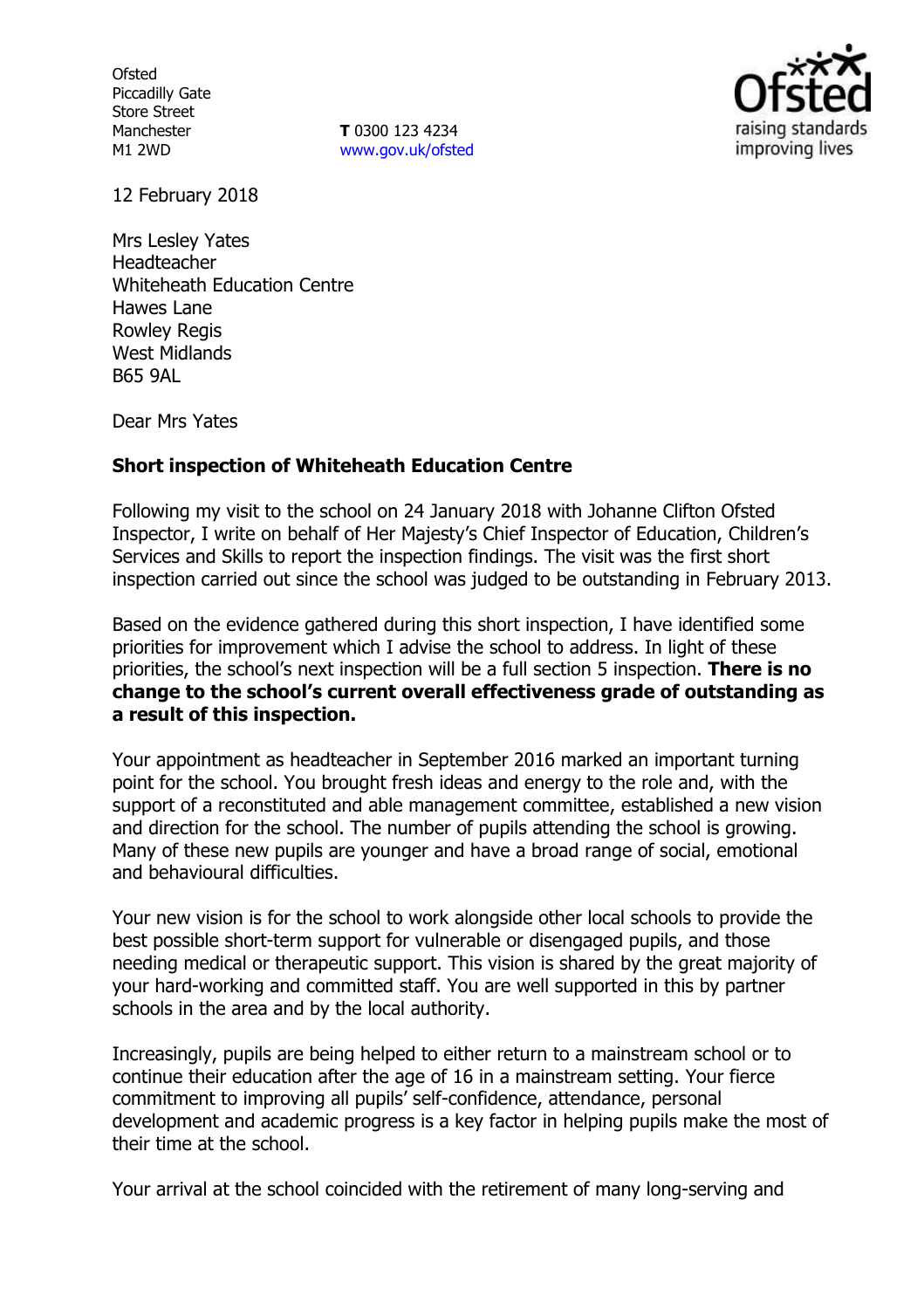

experienced teachers. Following this, you have made a large number of new appointments to the school. A key role, however, remains unfilled and other senior roles are adversely affected by irregular attendance.

# **Safeguarding is effective.**

Pupils feel safe when they are at the school. They know whom to turn to if they have concerns and are confident that issues they raise will be acted on. Instances of bullying or aggressive behaviour are rare. If they do occur, they are dealt with swiftly and effectively.

The school provides a calm and safe environment for pupils. It helps pupils grow in confidence and develop personally as well as academically. Staff know individual pupils and their circumstances very well. Care and support for pupils are tailored and effective. A few pupils lack specific knowledge about how to keep themselves safe online but this is being tackled urgently.

Systems for safeguarding pupils are strong. All staff understand what to do if a safeguarding issue arises. Liaison with external agencies is frequent and school leaders are persistent in following up referrals made to children's social services or health service teams.

Safeguarding training for staff is relevant and regular. It includes well-received sessions on child protection, extremism, child sexual exploitation and female genital mutilation. Careful record-keeping ensures that all staff who require training receive it. The approach taken to reporting safeguarding concerns, across a wide range of circumstances, is well established. Staff are kept up to date about any serious matters affecting pupils and safeguarding information is shared well across the school.

Leaders and governors review safeguarding arrangements regularly, including through arranging regular external audits. Leaders afford safeguarding a high priority and promote a culture of vigilance among the staff. Checks on newly appointed staff, and others who come into contact with pupils, are well organised, thorough and efficient. All safeguarding arrangements are fit for purpose and records are detailed and of high quality.

# **Inspection findings**

- **Pupils attend this school because they have a social, emotional or health need that** makes regular attendance at a mainstream school difficult. Until recently, most pupils started at the school during Year 10 or Year 11. This has changed, and pupils now join the school at a younger age. These younger pupils include many more who have been unable to conform to their previous school's code of conduct.
- Careful organisation helps to ensure that the school is an orderly community. Pupils usually behave well and work hard in lessons. They move about the school sensibly and are at ease with each other during well-supervised break and lunchtimes.
- Staff are adept at managing any friction that occurs between pupils. Many staff are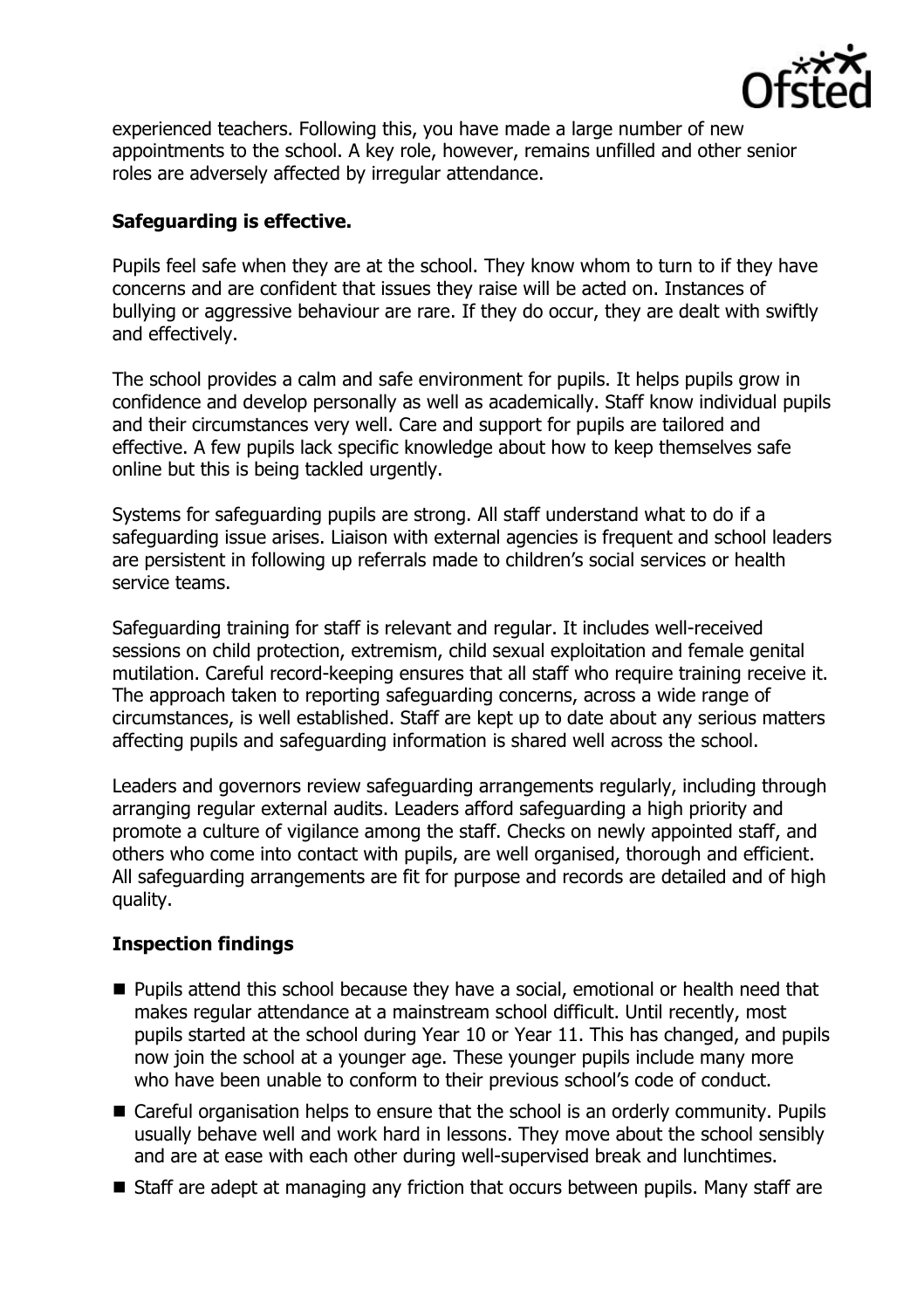

very experienced and know the pupils well. This helps to ensure that any instances of disruption are managed quickly and effectively.

- E Lessons are usually well organised and pupils work productively. Pupils work quietly on their own but respond well also to external stimuli such as visiting teachers. Careful planning in the best lessons ensures that teaching is matched to pupils' individual needs and interests. Most pupils make good academic progress overall. Pupils taught at home make good progress given their starting points.
- In a few instances, teaching relies too much on single worksheets. In these lessons, teaching can lack the precision needed and the work set is not well matched to the pupils' earlier learning.
- Many pupils with more complex needs often have underdeveloped oracy, literacy and numeracy skills. Not all teachers help these pupils improve these skills consistently enough. Teachers do not insist that work is always well presented and pupils are not expected to write at enough length.
- A significant number of new staff have joined the school since the last inspection. They are inducted and supported well. Not all have recent experience of working in this sort of setting but its very small size means that they can get to know pupils and the systems that support them very quickly.
- $\blacksquare$  Middle leadership of key areas has been strengthened by new appointments. These new middle leaders are injecting greater pace into lessons and refreshing expectations of what pupils can achieve. New assessment procedures are providing a stronger starting point for robust target-setting and more regular checks on pupil progress.
- Teachers have benefited from a variety of training since the last inspection, which has helped to keep them abreast of local and national developments. However, the recent change in profile of the school's pupils means that some staff are struggling to plan in enough detail for the wide range of prior attainment and needs among pupils.
- Senior leaders are working very hard to support teachers in responding to the change in pupils' needs. They have identified the actions needed to improve teaching and strengthen outcomes. However, irregular attendance by some senior staff is limiting the school's capacity to adapt to its changing circumstances. The key post of special educational needs coordinator has been filled temporarily by an experienced leader from another school but this arrangement ends shortly.
- **Pupils at the school study a suitable range of subjects given their prior educational** experiences. At key stage 3, pupils follow the national curriculum. At key stage 4, pupils exercise choice and typically study eight or more GCSE subjects, but this does vary depending on each pupil's educational history.
- Attendance is improving. The school works well with external agencies to reduce poor or irregular attendance. Most pupils' attendance is much better than it was at their previous school. Punctuality to lessons is good. A significant number of pupils who were previously taught at home are now attending school.
- Outside of lessons, pupils attend weekly enrichment classes and participate in regular visits to local sporting, cultural and artistic venues. Where relevant, individual tuition is organised for pupils with a special interest. For example, pupils